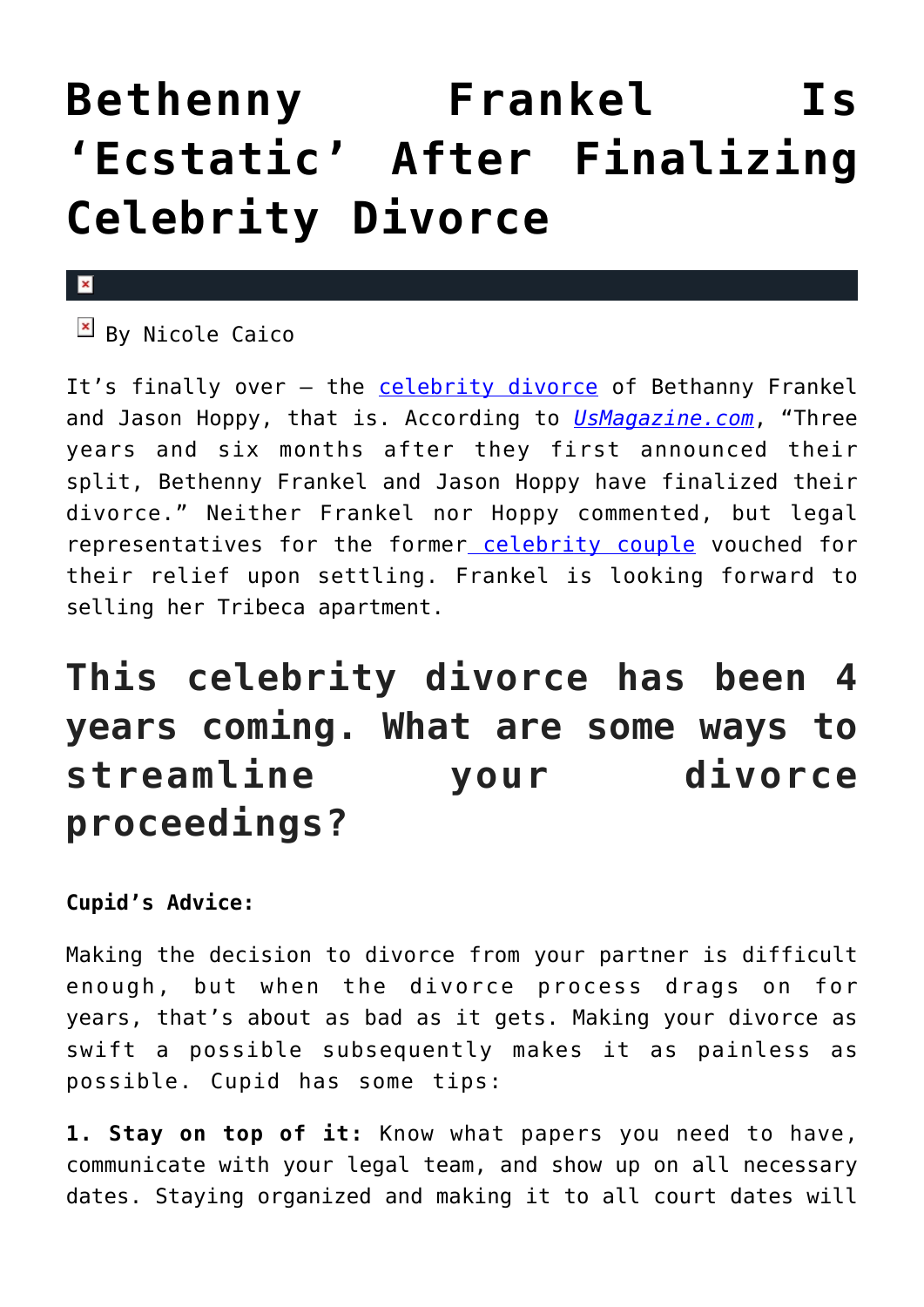eliminate bumps in the road and setbacks.

**Related Link:** [Celebrity News: Lea Michele & Robert Buckley](http://cupidspulse.com/112055/celebrity-news-lea-michele-robert-buckley-split/) [Split](http://cupidspulse.com/112055/celebrity-news-lea-michele-robert-buckley-split/)

**2. Keep a level head:** Letting your anger take control of you and fighting for every last thing in your divorce will undoubtedly slow the process. Try to remain calm, cool, and collected. Know what you absolutely need to get out of the process, but also know what you are wiling to compromise on.

**Related Link:** [Celebrity News: Calvin Harris Goes Off on Ex](http://cupidspulse.com/112294/celebrity-news-calvin-harris-goes-off-ex-taylor-swift-twitter/) [Taylor Swift on Twitter](http://cupidspulse.com/112294/celebrity-news-calvin-harris-goes-off-ex-taylor-swift-twitter/)

**3. Be patient:** When it comes down to it, you can be 100% on top of your stuff, have a great legal team, and still have a slow divorce. A lot depends on how the other party is handling things. If you're on speaking terms with your ex-to-be, try your hardest to see eye to eye. If not, just be patient during the process–there's only so much you can control.

**How did you streamline your divorce proceedings? Comment below!**

## **[New Celebrity Couple Alert:](https://cupidspulse.com/99433/new-celebrity-couple-bethenny-frankel-dating-marcus-lemonis/) [Bethenny Frankel Is Dating](https://cupidspulse.com/99433/new-celebrity-couple-bethenny-frankel-dating-marcus-lemonis/) [Marcus Lemonis](https://cupidspulse.com/99433/new-celebrity-couple-bethenny-frankel-dating-marcus-lemonis/)**

B[y Katie Gray](http://cupidspulse.com/105088/katie-gray/)

Summer loving is having them a blast! There seems to be a new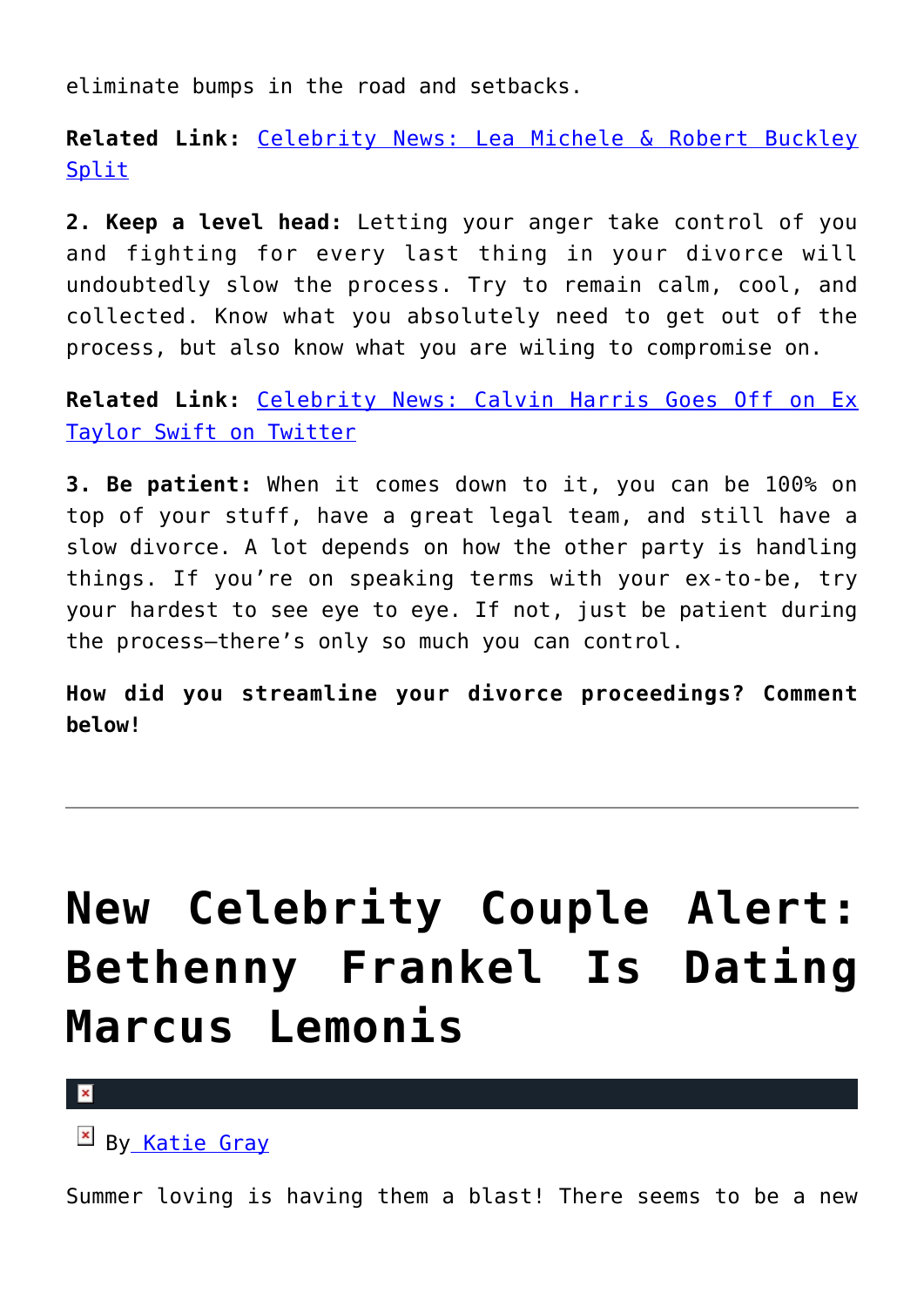celebrity couple on the New York scene. Original *Skinnygirl* and *Real Housewives of New York City* star Bethenny Frankel is dating Marcus Lemonis. According to *[UsMagazine.com](http://www.usmagazine.com/celebrity-news/news/bethenny-frankel-dating-marcus-lemonis--2015268)*, Frankel filed for her celebrity divorce from her estranged husband, Jason Hoppy, in January 2013. Unfortunately, they've been battling over their assets since then. On June 25, the celebrity exes met in court to continue fighting over their \$5 million Tribeca loft and Frankel's multi-million dollar Skinnygirl empire. On a March episode of *Watch What Happens Live*, Frankel told host, Andy Cohen, "I think the kind of guy that I would need to be with has to be able to handle me, which is a tall order." It looks like she has found what she was looking for!

### **This Skinnygirl is off the market once more! What are some things to consider when transitioning from single to involved?**

### **Cupid's Advice:**

Choosing to get involved with someone requires a lot of thought and dedication. Being single allows for a lot of freedom, so when you get involved with a partner you need to make some adjustments in your life and schedule. Cupid has some relationship advice:

**1. Scheduling**: Living in this twenty first century, we have busy schedules. When you become involved with someone in an intimate relationship that requires a certain flexibility to your schedule. Make sure that you each have time to devote to one another. Even if that means setting up a ritual date night!

**Related Link:** [Bethenny Frankel Gives Emotional Testimony and](http://cupidspulse.com/75253/bethenny-frankel-gives-emotional-testimony-and-cries-in-custody-battle/)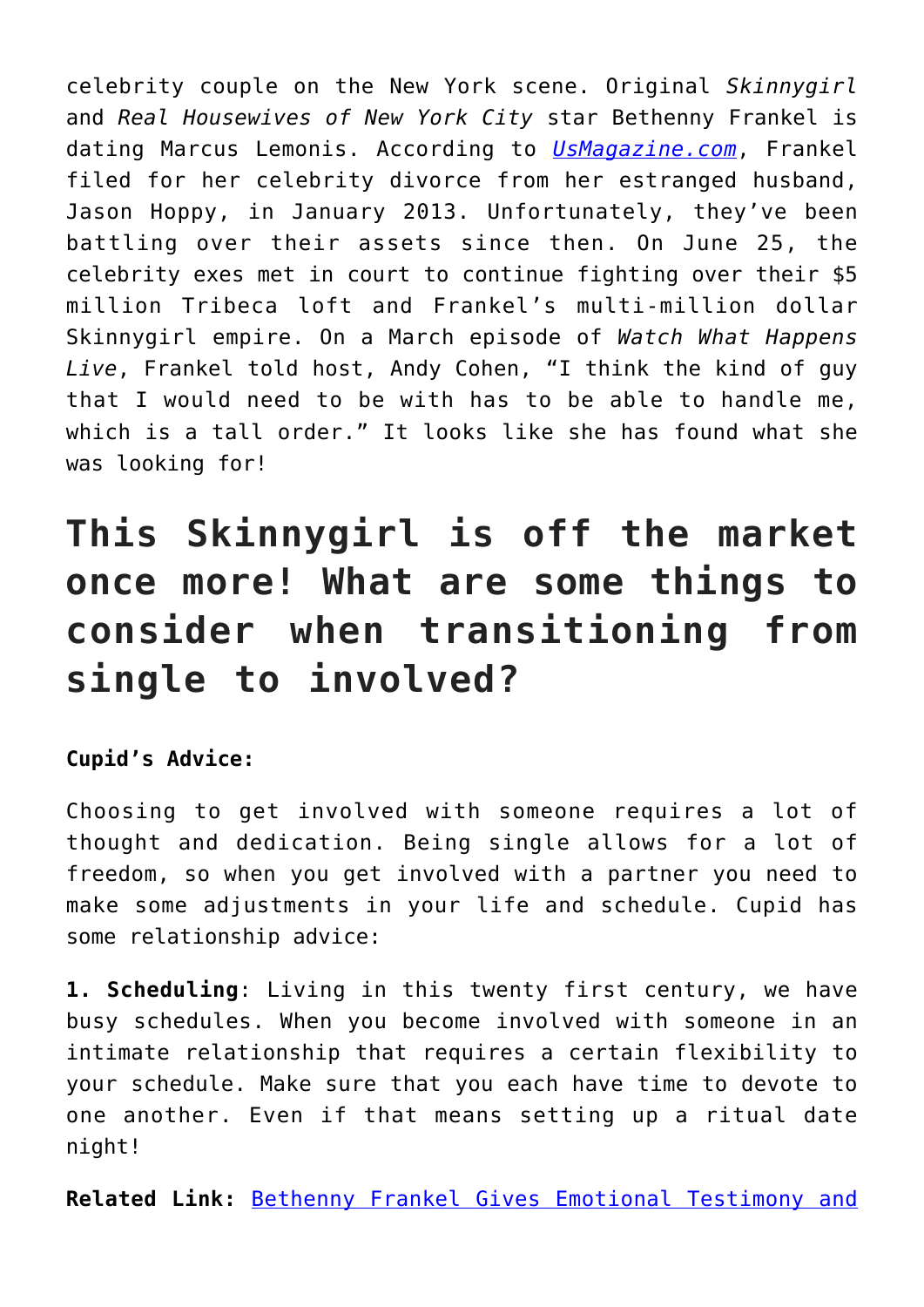### [Cries in Custody Battle](http://cupidspulse.com/75253/bethenny-frankel-gives-emotional-testimony-and-cries-in-custody-battle/)

**2. Devotion:** Make sure that when you are transitioning from single to involved, that you are devoting time to this process. It's important to make time for your partner, and also to take the time to organize your life around the commitment of being involved with someone. This will make the transition smooth sailing! You will know how to balance your professional and personal life.

**Related Link:** [Bethenny Frankel Sparks Celebrity Gossip: 'I](http://cupidspulse.com/89283/bethenny-frankel-sparks-celebrity-gossip-never-legally-married/) [Will Never Get Legally Married Again'](http://cupidspulse.com/89283/bethenny-frankel-sparks-celebrity-gossip-never-legally-married/)

**3. Goals:** If you're going to become involved with someone you are interested in, it's crucial that you have a lot of common goals, for both yourself and for your relationship. If one partner wants to someday get married and have children, and the other partner doesn't want to ever have that commitment then you need to discuss it all. Make sure you are each on the same page!

**What are some other things to consider before moving from a single status to "in a relationship"? Share your thoughts below.**

# **[Bethenny Frankel Calls Money](https://cupidspulse.com/89303/bethenny-frankel-money-root-of-evil-celebrity-ex-jason-hoppy/) ['the Root of All Evil' in](https://cupidspulse.com/89303/bethenny-frankel-money-root-of-evil-celebrity-ex-jason-hoppy/) [Split with Celebrity Ex Jason](https://cupidspulse.com/89303/bethenny-frankel-money-root-of-evil-celebrity-ex-jason-hoppy/)**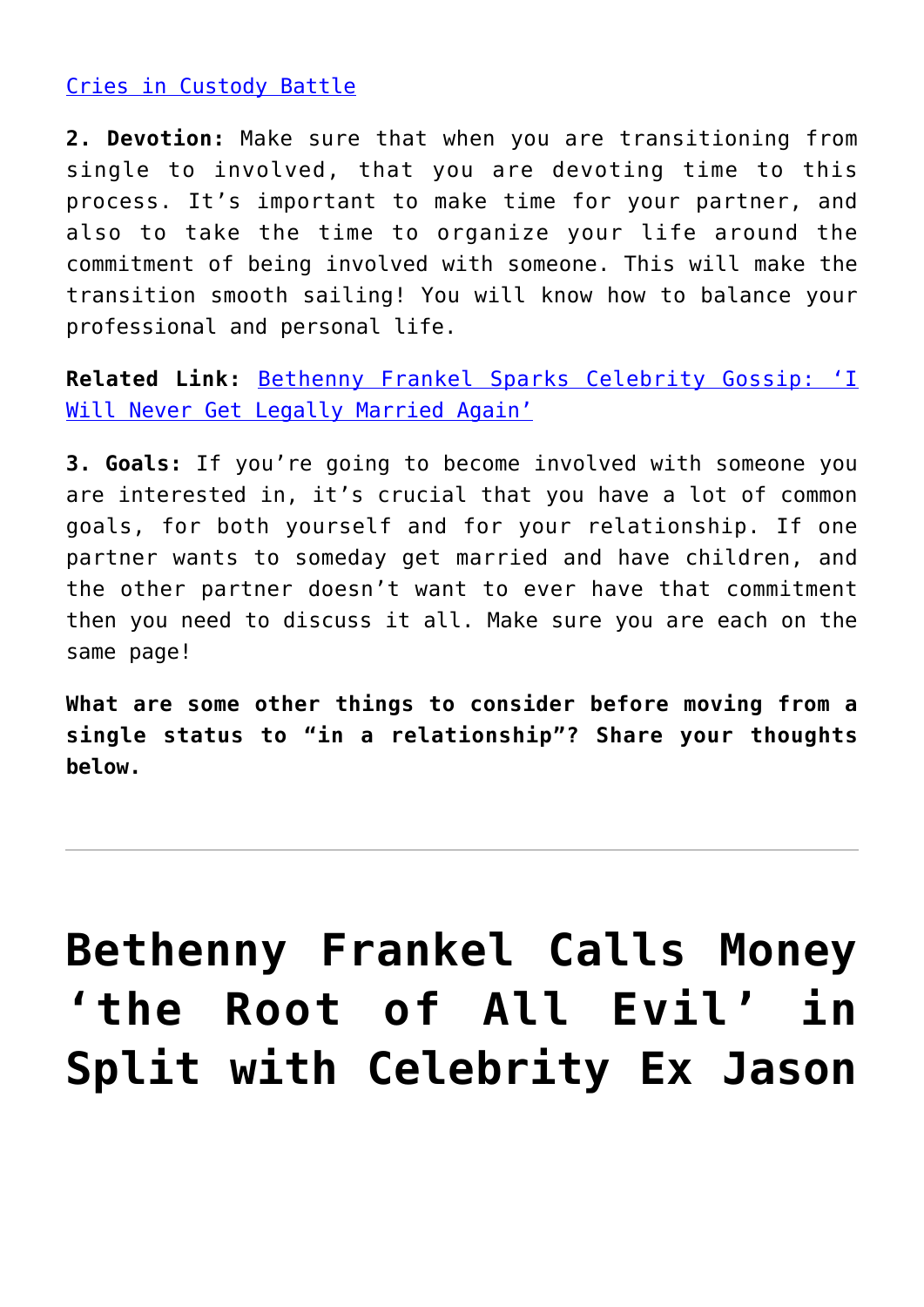### **[Hoppy](https://cupidspulse.com/89303/bethenny-frankel-money-root-of-evil-celebrity-ex-jason-hoppy/)**

#### $\mathbf{R}$

 $\boxed{\times}$  By Jenna Bagcal

There are many factors in relationships that can cause a break-up or divorce, including infidelity, lack of attention to your partner, and money. The latter reason is what reality TV star Bethenny Frankel cited as "the root of all evil," according to *[UsMagazine.com](http://www.usmagazine.com/entertainment/news/bethenny-frankel-says-shes-single-talks-jason-hoppy-on-wwhl-details-2015223)*. The star of *The Real Housewives of New York City* appeared on *Watch What Happens Next* in a half-hour special with Andy Cohen. Frankel spoke about her celebrity divorce and how money affected her relationship and love life with celebrity ex Jason Hoppy.

### **These celebrity exes aren't short on drama! What are some ways that you and your partner can compromise on financial issues?**

**Cupid's Advice:** 

Money can affect your relationship like it did for these celebrity exes, especially if you don't know how to properly manage it. But Cupid has some great advice for how not to let money get in the way of your relationship with your partner:

**1. Learn to budget:** Budgeting finances is one of the most fiscally responsible things that couples can do. Setting aside specific amounts for utilities, groceries, electricity, and other essentials will ensure that you won't be taking cold showers in the dark on a winter morning. Keeping track of the money that you use each month can also help you and your partner see how much money you have to spare — maybe for that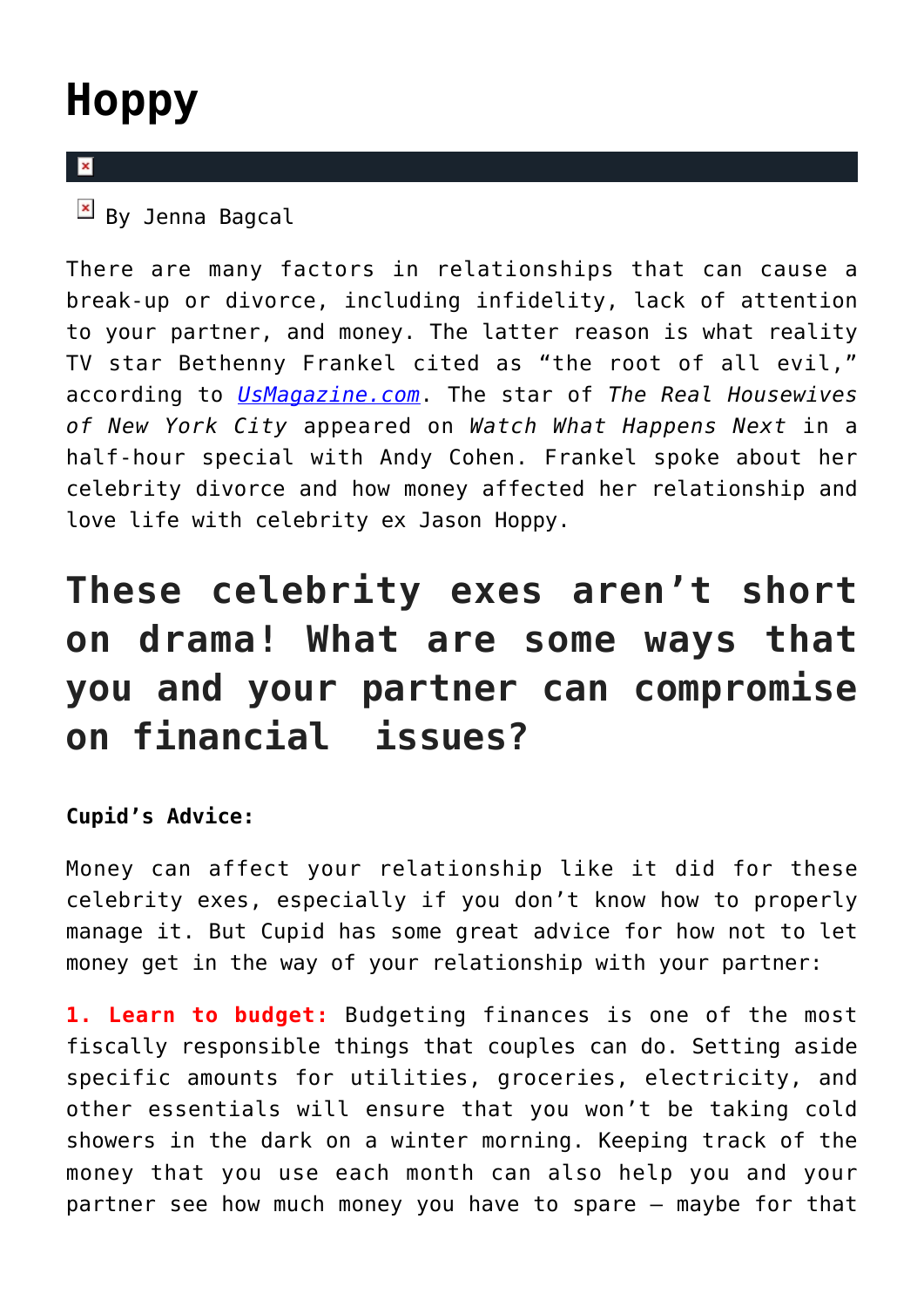couple's trip to Paris?

**Related Link:** [Bethenny Frankel Sparks Celebrity Gossip: 'I](http://cupidspulse.com/89283/bethenny-frankel-sparks-celebrity-gossip-never-legally-married/) [Will Never Get Legally Married Again'](http://cupidspulse.com/89283/bethenny-frankel-sparks-celebrity-gossip-never-legally-married/)

**2. Get your priorities straight:** In a financially stable relationship, couples learn how to utilize their money for their priorities before all else. That means making sure that all your bills are paid before buying that designer handbag or the 60-inch flatscreen television. Knowing how to prioritize will help you and your significant other avoid money problems and debt.

**Related Link:** [Bethenny Frankel and Jason Hoppy Settle Custody](http://cupidspulse.com/75432/bethenny-frankel-and-jason-hoppy-settle-custody-dispute/) **[Dispute](http://cupidspulse.com/75432/bethenny-frankel-and-jason-hoppy-settle-custody-dispute/)** 

**3. Save money whenever possible:** Whether it's choosing to cook a meal at home instead of eating out, or getting some cool new threads at a thrift shop, saving money now will do your relationship wonders in the long run. Saving money can also bolster your creativity in your relationship and bring you and your partner closer together as your find new ways to spend time together using less money.

**What are some compromises that you and your partner have made about money? How did it affect your relationship? Share your experiences below!**

# **[Bethenny Frankel Sparks](https://cupidspulse.com/89283/bethenny-frankel-sparks-celebrity-gossip-never-legally-married/) [Celebrity Gossip: 'I Will](https://cupidspulse.com/89283/bethenny-frankel-sparks-celebrity-gossip-never-legally-married/)**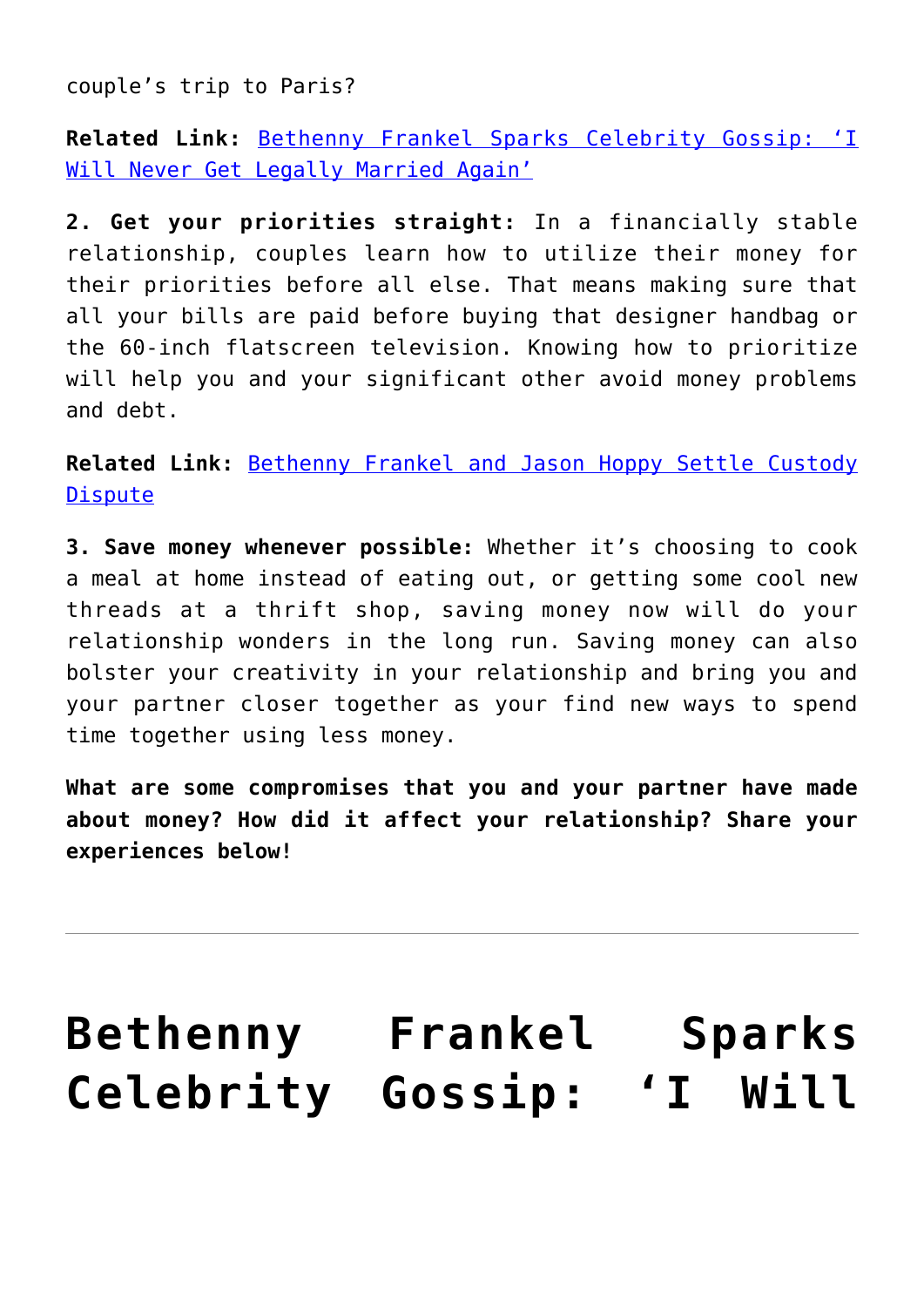### **[Never Get Legally Married](https://cupidspulse.com/89283/bethenny-frankel-sparks-celebrity-gossip-never-legally-married/) [Again'](https://cupidspulse.com/89283/bethenny-frankel-sparks-celebrity-gossip-never-legally-married/)**

 $\mathbf x$ 

### B[y Katie Gray](http://cupidspulse.com/105088/katie-gray/)

*Real Housewives of New York City* star, celebrity chef and house name Bethenny Frankel has spoken out about her current view on marriage. The latest celebrity gossip regarding Frankel, who is the founder of Skinny Girl Margarita, claimed, "I will never get legally married again." According to *[UsMagazine.com](http://www.usmagazine.com/entertainment/news/bethenny-frankel-i-will-never-get-legally-married-again-video-2015193)*, "No more 'I Do' for Bethenny Frankel! *The Real Housewives of New York City* returnee told Andy Cohen in a new *Watch What Happens Live* special set to air on Sunday, March 22, that she doesn't plan to ever tie the knot again at least in the eyes of the law." She has described the celebrity divorce process from her husband and custody battle as "brutal."

**Celebrity gossip is spilled out all over the tabloids. What are some ways to cope with gossip surrounding your relationship? Cupid has some tips for you.**

### **Cupid's Advice:**

Whenever things about you are being said in the tabloids or for people to hear out in public, it can be a difficult thing to shake off. It's important to remind yourself that all that matters is how you feel and what the people you love think. Cupid has some love advice on ways to cope with gossip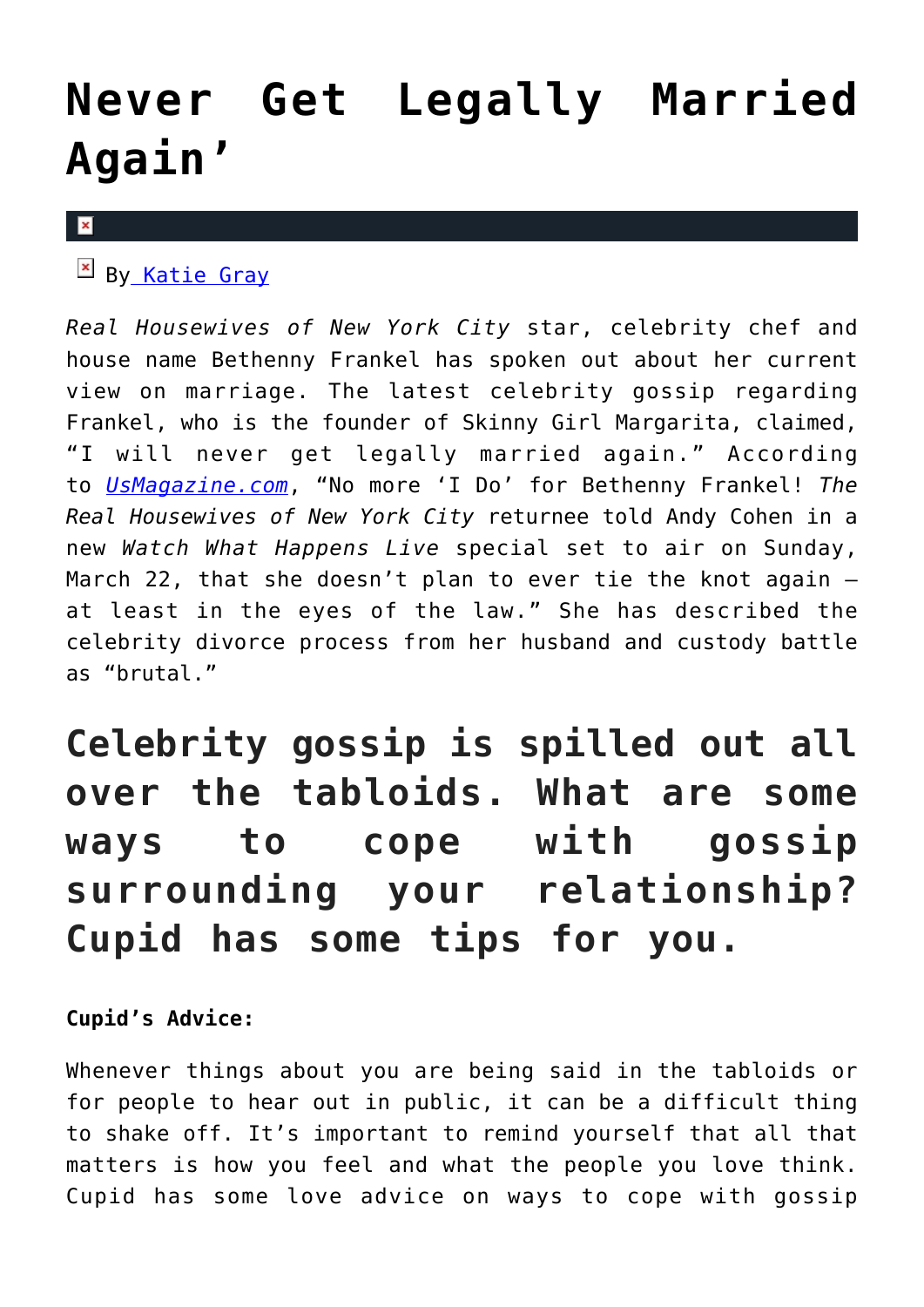surrounding your relationship:

**1. Let it roll of your back:** People are always going to talk, so give them something to talk about. Who cares what people say about you and your relationship? All that matters is what you think and what those who you love think. Ignore the petty gossip that is surrounding your relationship, follow your heart and keep on keepin' on!

**Related Link:** [Bethenny Frankel Addresses Divorce Rumors](http://cupidspulse.com/32741/bethenny-frankel-divorce-rumors/)

**2. Haters are gonna hate, just love love love:** It seems that when people find happiness in life, others become bitter and try to take that away. They key thing is to not let them win. What they think is irrelevant to your life. Focus only on those who matter to you. Haters are always going to hate, so make sure to follow Teresa Giudice's motto and just, "Love, love, love!"

**Related Link:** [Bethenny Frankel Gives Emotional Testimony and](http://cupidspulse.com/32741/bethenny-frankel-divorce-rumors/) [Cries in Custody Battle](http://cupidspulse.com/32741/bethenny-frankel-divorce-rumors/)

**3. Keep on the sunny side:** Just like the Johnny Cash and June Carter song, "Keep on the sunny side, always on the sunny side. Keep on the sunny side of life." Always stay positive no matter what is going on in your life. You and your partner should only pay attention to the feelings and commitment you have for one another.

**What are some ways you have dealt with gossip regarding your relationship? Share your stories below!**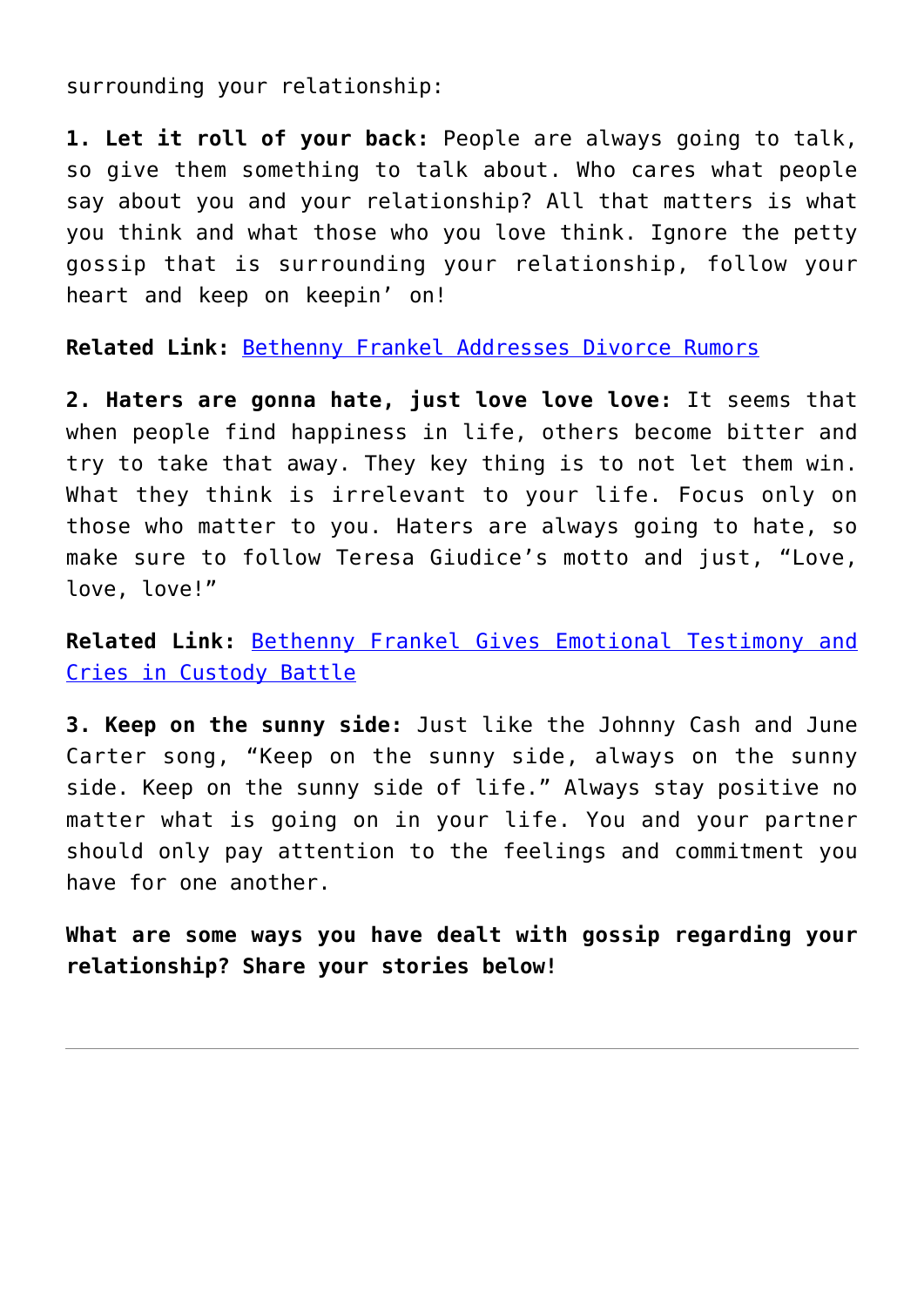# **[Nastiest Celebrity Divorces](https://cupidspulse.com/85759/nastiest-celebrity-divorces/)**



 $\pmb{\times}$ 

### Page 1 of 11



#### Jon and Kate Gosselin

Fans watched this celebrity marriage fall apart right before their eyes. The once happy TLC couple went from 'Jon and Kate Plus 8' to 'Jon and Kate Plus Hate' in a matter of months. They were married for 10 years before filing for divorce in 2009, and since then, they've openly shared their dislike for one another. Photos: PRN / PR Photos; Glenn Harris / PR Photos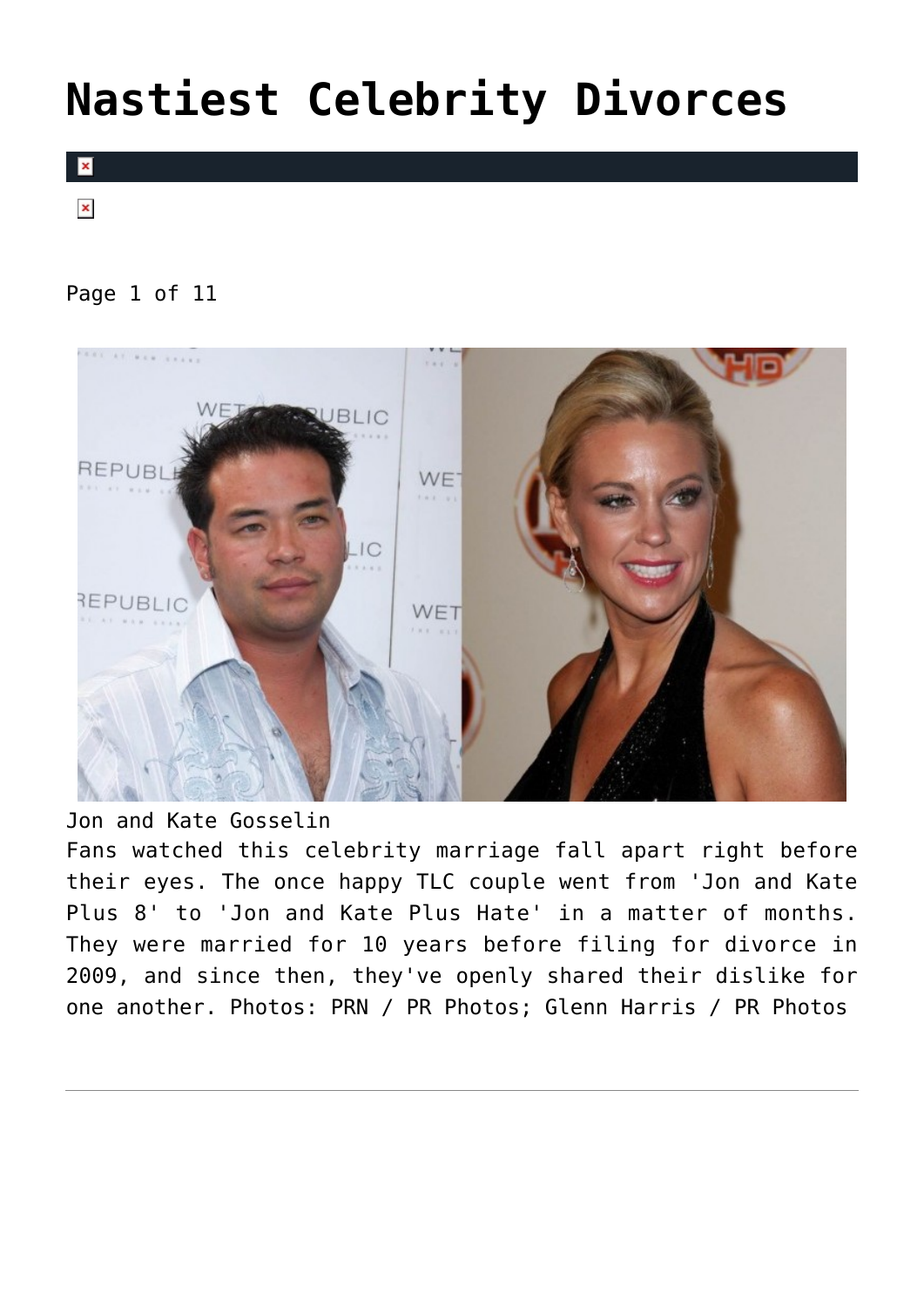# **[Celebrity News: Bethenny](https://cupidspulse.com/49683/bethenny-frankel-jason-hoppy-ignore-each-other-daughter-birthday/) [Frankel and Jason Hoppy](https://cupidspulse.com/49683/bethenny-frankel-jason-hoppy-ignore-each-other-daughter-birthday/) [Ignore Each Other at](https://cupidspulse.com/49683/bethenny-frankel-jason-hoppy-ignore-each-other-daughter-birthday/) [Daughter's Birthday](https://cupidspulse.com/49683/bethenny-frankel-jason-hoppy-ignore-each-other-daughter-birthday/)**

#### $\mathbf{x}$

### $\boxed{\times}$  By Meghan Fitzgerald

According to *[UsMagazine.com,](http://www.usmagazine.com/celebrity-news/news/bethenny-frankel-ignores-jason-hoppy-at-bryns-3rd-birthday-party-2013135)* on May 4th, Bethenny Frankel and Jason Hoppy's child Bryn Hoppy celebrated her third birthday party at Dylan's Candy Bar. Frankel's now ex, Hoppy arrived with his parents and stuck to them for the entirety of the event. *[People](http://www.people.com/people/article/0,,20697554,00.html)* reports that the couple ignored one another the entire time. The birthday girl was happy to see them both.

**What are some ways to remain civil with an ex for the sake of your children?**

#### **Cupid's Advice:**

When you split up a marriage and have children, it is essential to stay civil for the children's sake. It is not great if your children think that mommy and daddy hate one another and don't like to talk. Although it may not be easy to remain civil with your ex, it's possible. Cupid has some more advice:

**1. Dinners:** If you want to remain civil with your ex for the sake of your children, have occasional dinners at either you or your partner's home. It will show your children that their parents can still talk together even if they aren't living with one another. For the adults, do not fight at dinner. It will do the complete opposite of what you're trying to show your children.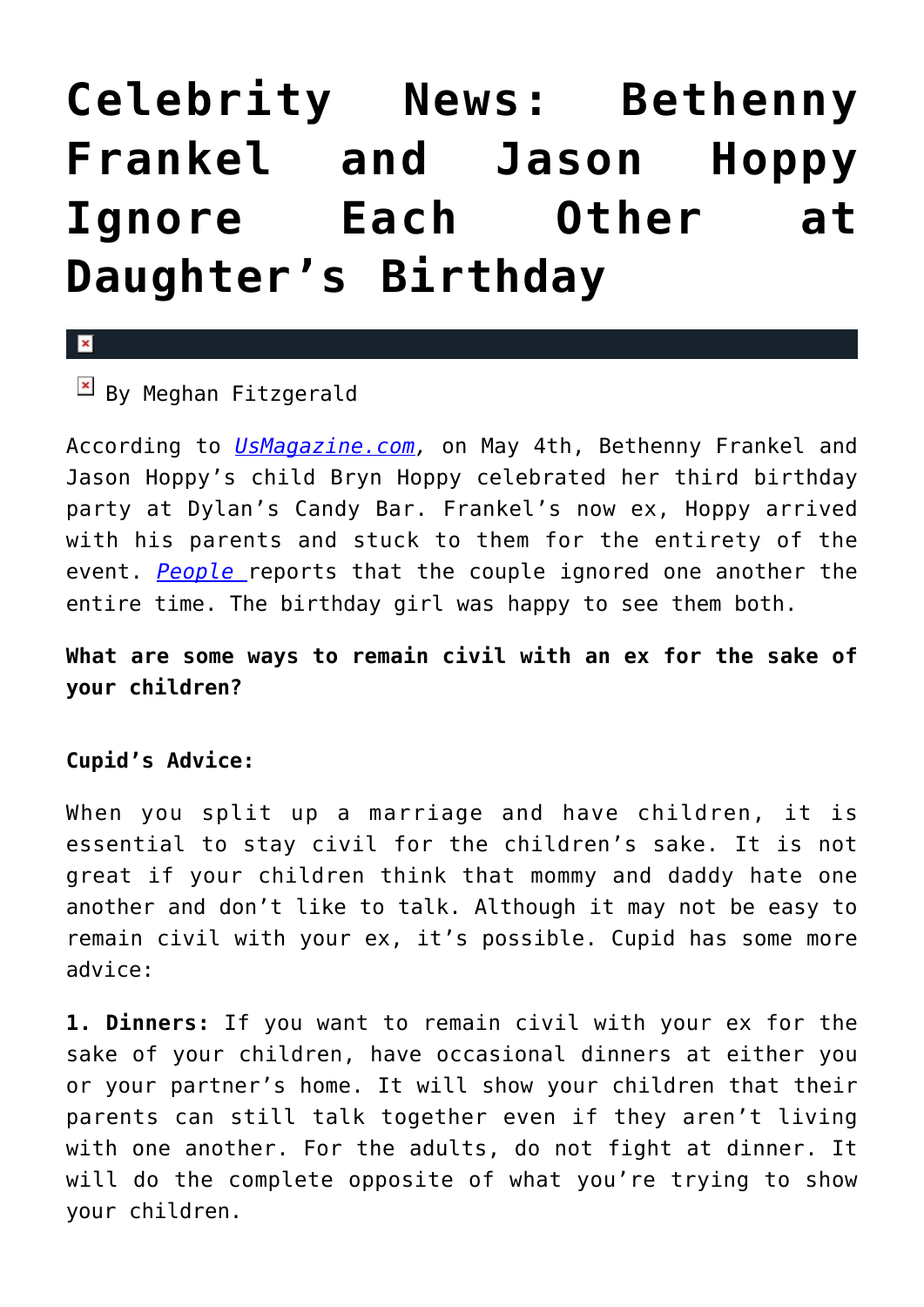**2. Parties:** Most children have parties or small family dinners for their birthdays, communions, graduations. Be apart of these festivities, you and your ex. Organize them together, plan them together, go to them together. Again, it will show your kids how you two can handle being around one another.

**3. School events:** Are your children involved in activities at school? Do they play band? Or are apart of the school musical? If they are, or any other activity  $-$  go to them. It will show your kids that you still want to be apart of their life. Even though you aren't entirely in their life at the moment.

**Have you remained civil with an ex due to your children? Share below.**

# **[Celebrity News: Bethenny](https://cupidspulse.com/49264/bethenny-frankel-jason-hoppy-reunite-daughter-birthday/) [Frankel and Jason Hoppy](https://cupidspulse.com/49264/bethenny-frankel-jason-hoppy-reunite-daughter-birthday/) [Reunite for Daughter's](https://cupidspulse.com/49264/bethenny-frankel-jason-hoppy-reunite-daughter-birthday/) [Birthday](https://cupidspulse.com/49264/bethenny-frankel-jason-hoppy-reunite-daughter-birthday/)**

 $\pmb{\times}$ 

 $\boxed{\times}$  By Andrea Surujnauth

Bethenny Frankel and estranged husband, Jason Hoppy, were forced to come together recently for their daughter, Bryn's 3rd birthday at Dylan's Candy Bar by Bloomingdales. According to *[UsMagazine](http://http://www.usmagazine.com/celebrity-news/news/bethenny-frankel-reunites-with-jason-hoppy-at-daughter-bryns-3rd-birthday-party-201355)*, the ex-couple have not been spotted out in public since their split in late December. The estranged spouses officially filed for divorce in January, and their relationship has become increasingly chilly. Frankel recently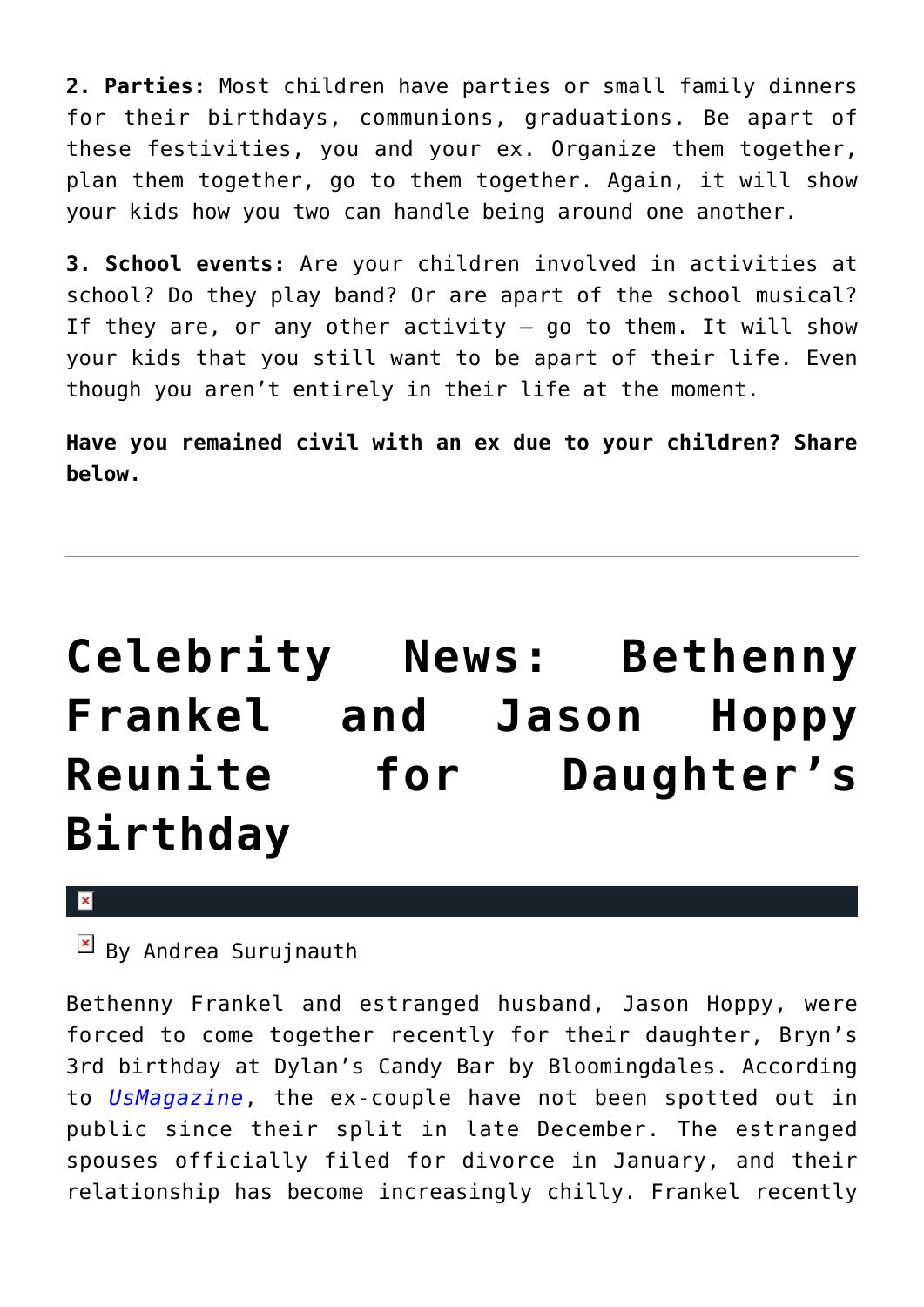spoke about the divorce, saying that it was a "brutal, unnatural situation."

**What are some ways to remain civil with your ex for the sake of your children?**

#### **Cupid's Advice:**

You and your spouse had a child together but now that the marriage is over, how can you remain civil for the child's sake? Cupid is here with advice:

**1. No arguing:** Do not argue in front of the children. When you and your ex have a problem, go behind closed doors and quietly discuss the issue.

**2. No messengers:** Do not use the children as messengers for your negative words towards each other or divorce matters. If you fight through the children, they will end up depressed and will suffer in the end.

**3. No bad talk:** Do not bad talk your ex in front of or to your kids. Be civil, your ex is still their parent.

**How do you stay civil with your ex for the sake of your children? Share your thoughts below.**

## **[Celebrity News: Bethenny](https://cupidspulse.com/48925/bethenny-frankel-surprised-divorce-not-amicable/) [Frankel Learns Divorce is Not](https://cupidspulse.com/48925/bethenny-frankel-surprised-divorce-not-amicable/) [Amicable](https://cupidspulse.com/48925/bethenny-frankel-surprised-divorce-not-amicable/)**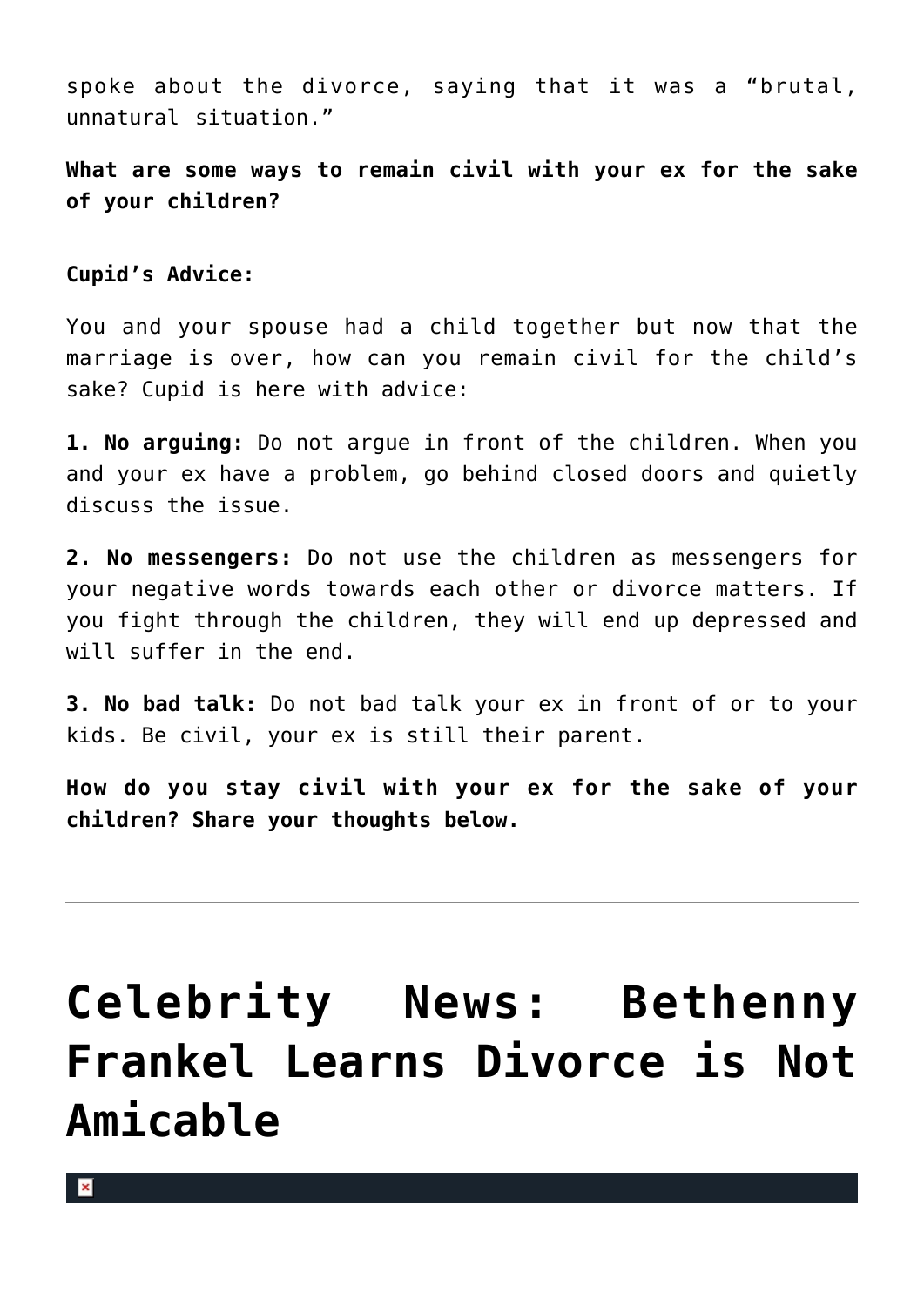### $\overline{B}$  By Kerri Sheehan

Skinnygirl mogul Bethenny Frankel is surprised that her divorce is not turning out as amicably as she hoped. Her and her estranged husband, Jason Hoppy are reaching a divorce settlement and while they did sign a pre-nuptial agreement back in 2010, the division of their property is still in discussion. A key issue in their divorce will be deciding the custody of their 2-year-old daughter, Bryn. Frankel recently told *[People](http://www.people.com/people/article/0,,20695982,00.html)*, "I really did think it would be amicable. I absolutely did."

### **What are some ways to keep your divorce simple and civil?**

### **Cupid's Advice:**

Everyone and their mother have heard the horror stories that come hand and hand with divorces. With that many emotions running wild and free there's bound to be some intense divorce drama. Cupid has some advice:

**1. Patience:** Often in divorce people think the quicker it's over, the better off both parties will be, however this is not always the case. Many times taking things slowly and thinking everything through is the best way to go. Rather than rush through the process let the proceedings happen at their own pace.

**2. Be firm with your decision:** Once you make the decision to cut the tie from your spouse make sure you don't waver. Going back and forth won't help anyone in the situation so being resolute about your decision is the best avenue to take.

**3. Communication:** In many of life's important instances, communication is the key to success. While there will likely be a plethora of things you want to say to your partner, make sure that you let them get in their words too. Communication is a two way street that must be tread on lightly, especially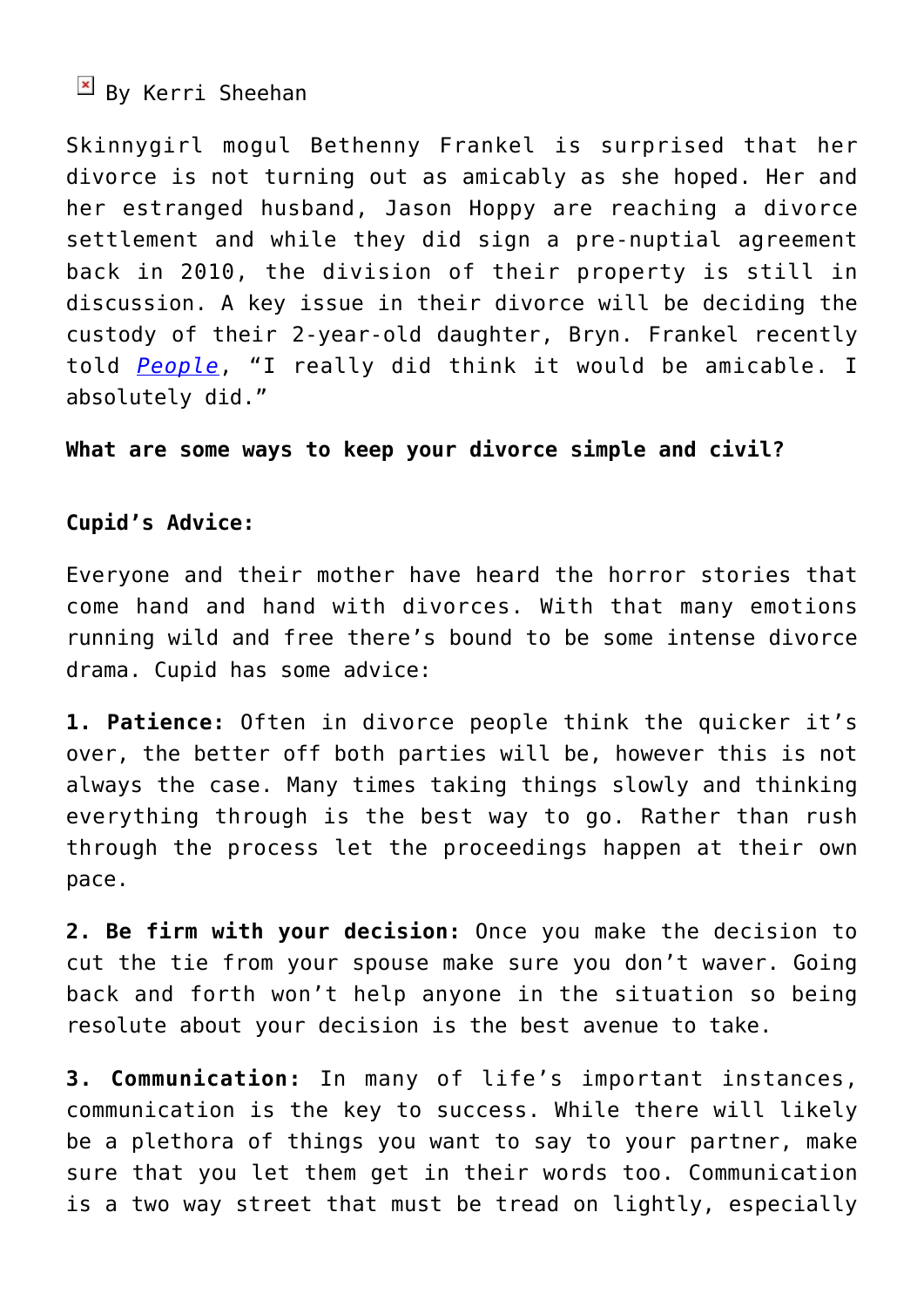when it comes to ending a relationship.

**Do you have any advice that helped keep your divorce simple and civil? Comment below and let us know!**

### **[Is Bethenny Frankel Dating a](https://cupidspulse.com/44035/bethenny-frankel-dating-new-man/) [New Man?](https://cupidspulse.com/44035/bethenny-frankel-dating-new-man/)**

#### $\pmb{\times}$

### By [Nic Baird](http://cupidspulse.com/search-results/?q=Nic+Baird)

Hedge fund mogul Warren Lichtenstein has been helping Bethenny Frankel during her [divorce](http://cupidspulse.com/kim-kardashian-love-divorce-kris-humphries/) with Jason Hoppy, *[People](http://www.people.com/people/article/0,,20666740,00.html)* reports. She stayed at the billionaire's Manhattan home for one night with her 2-year-old, Bryn, while he was away, according to a *Daily Mail* source. The publication also reports that Hoppy is still living in the former [couple'](http://cupidspulse.com/is-priscilla-presley-waving-the-flag-for-older-women-with-an-age-defying-relationship/)s Tribeca loft.

**What are some ways to know it's time to enter the dating scene after divorce?**

#### **Cupid's Advice:**

The sense of loss and [loneliness](http://cupidspulse.com/steps-recover-ending-relationship-breakup-split-divorce/) that washes in [post-breakup](http://cupidspulse.com/tom-cruise-work-post-divorce/) can leave you fragile and bitter. Don't reminisce about the good times. There's no point in dwelling on someone who doesn't want to be a part of your life. Cupid has some advice:

**1. You've moved on from your ex:** You have to accept your exspouse is no longer part of your life. It's hard to identify yourself now as single. Don't weigh yourself down with the lingering feelings of the past. You can only find love again once you've moved on. Otherwise, you could risk sabatoging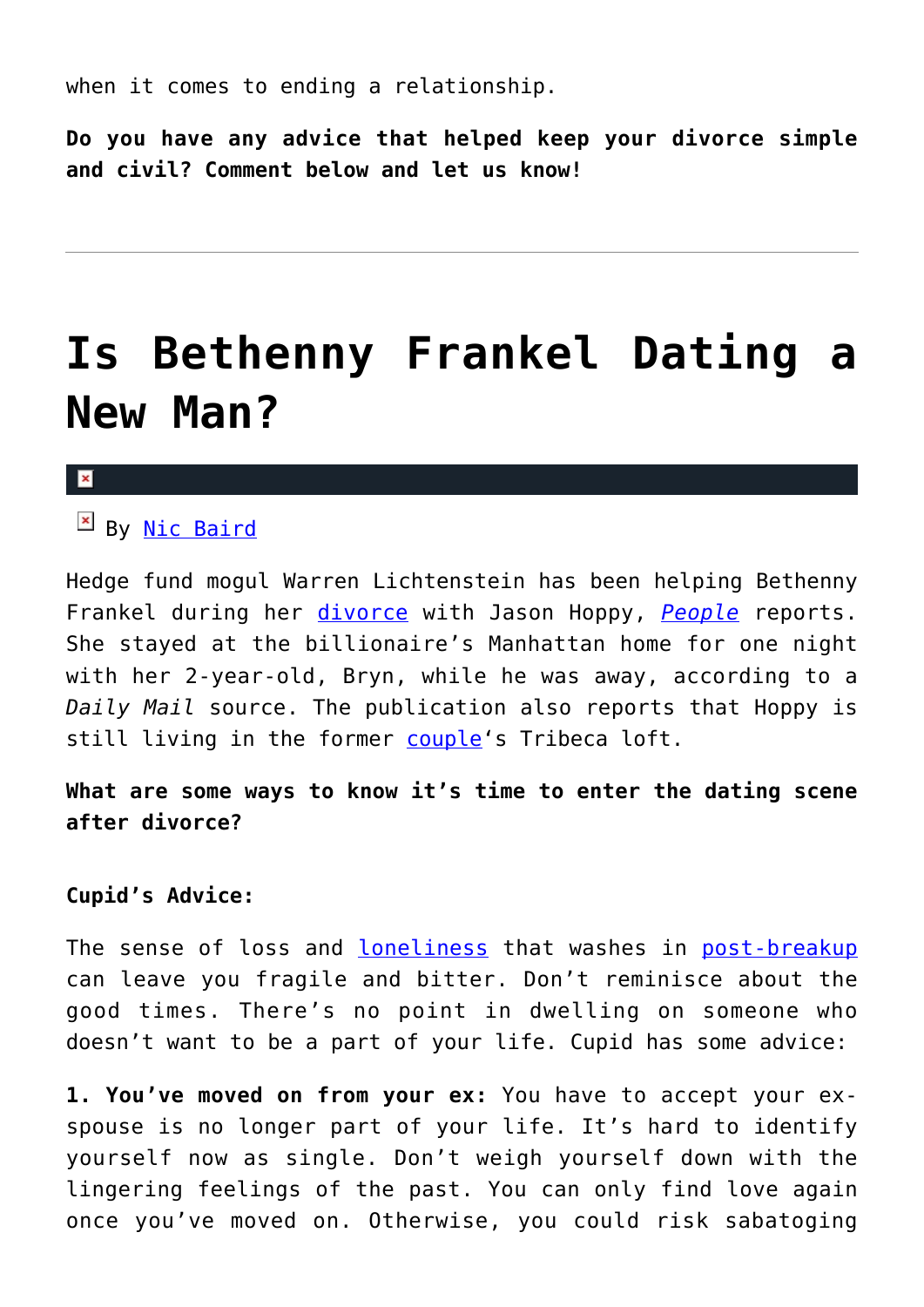future relationships.

**2. You've found strength independently:** Your sense of worth and purpose are being challenged by this recent breakup, don't let it dominate your self worth. If you've put more into your life, and that void has started to close up, maybe it's time to get back in the [dating](http://cupidspulse.com/daniel-radcliffe-erin-darke-together-sundance-film-festival/) game.

**3. You've developed other relationships:** If you've formed a community of support out of friends and family, then it becomes a lot less intimidating to [play the field.](http://cupidspulse.com/should-you-ask-him-out/) Rely on those connections you already have as you look for a new partner. You shouldn't have to rely on finding romance to be happy with your other relationships.

**How did you know it was time to date again after a split? Share your experiences below.**

## **[Bethenny Frankel Files for](https://cupidspulse.com/43432/bethenny-frankel-jason-hoppy-divorce/) [Divorce from Jason Hoppy](https://cupidspulse.com/43432/bethenny-frankel-jason-hoppy-divorce/)**

 $\overline{\mathbf{x}}$ 

 $\boxed{\times}$  By Michelle Danzig

It's official–after announcing a separation over the holidays, author and TV personality Bethenny Frankel, 42, and hubby Jason Hoppy, 41, filed for divorce, according to *[People](http://www.people.com/people/article/0,,20662099,00.html).* After months of allegations that the two were having problems, TMZ reported that Frankel officially began the filing process earlier this week in New York. Frankel, star of *Bethenney Ever After* and founder of Skinnygirl Cocktails says it was an very difficult decision but accepts that it is the best choice for her and her family. The two, who married back in 2010, have a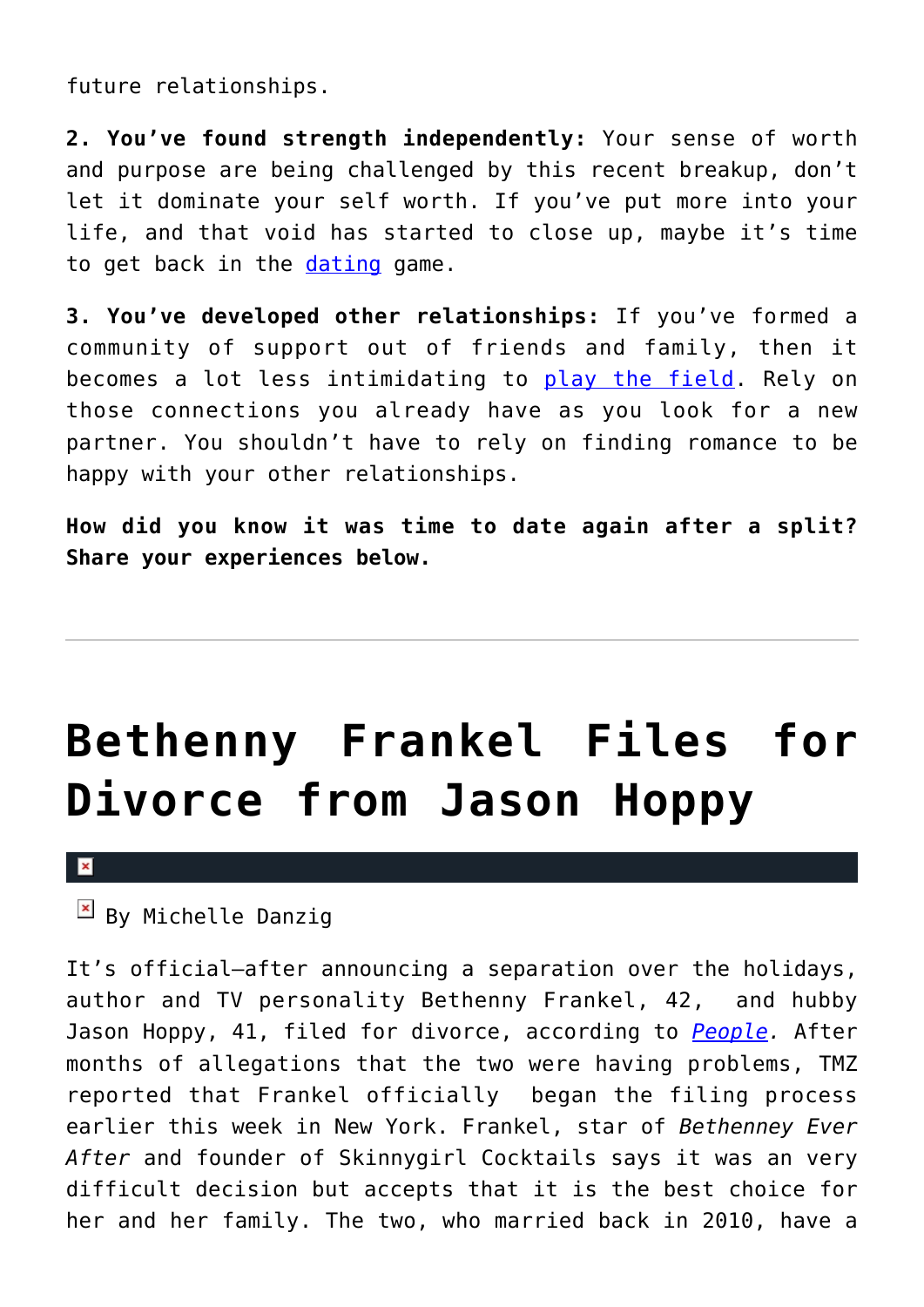daughter Bryn, 2. A friend told people that Frankel is devastated.

**How do you know when to call it quits on your marriage?**

#### **Cupid's Advice:**

Marriages take work. Many couples find themselves working through various problems. Whether you are attempting to save your marriage or going through a separation, sometimes it is best to sit back and see that your marriage may just not be working. Here are some telltale signs that it may be time to call it quits:

**1. Everything becomes an argument:** Arguing in any relationship is inevitable and healthy–to an extent. If you find that every conversation or discussion is turning into a heated argument, you are having difficultly resolving issues, and the art of compromise seems nonexistent, you may want to sit down and reevaluate your union.

**2. You aren't intimate:** Intimacy is extremely important to the success of a relationship. When you lose communication and trust, chances are intimacy is closely following.

**3. You or your spouse are cheating:** If one, or both, of you is cheating, there is no longer a sacred bond between the two of you. Spending half your life devoted to someone and then suddenly focusing your time and thoughts on another is a clear sign that something just isn't working.

**When did you know your marriage was over? Share your experiences below.**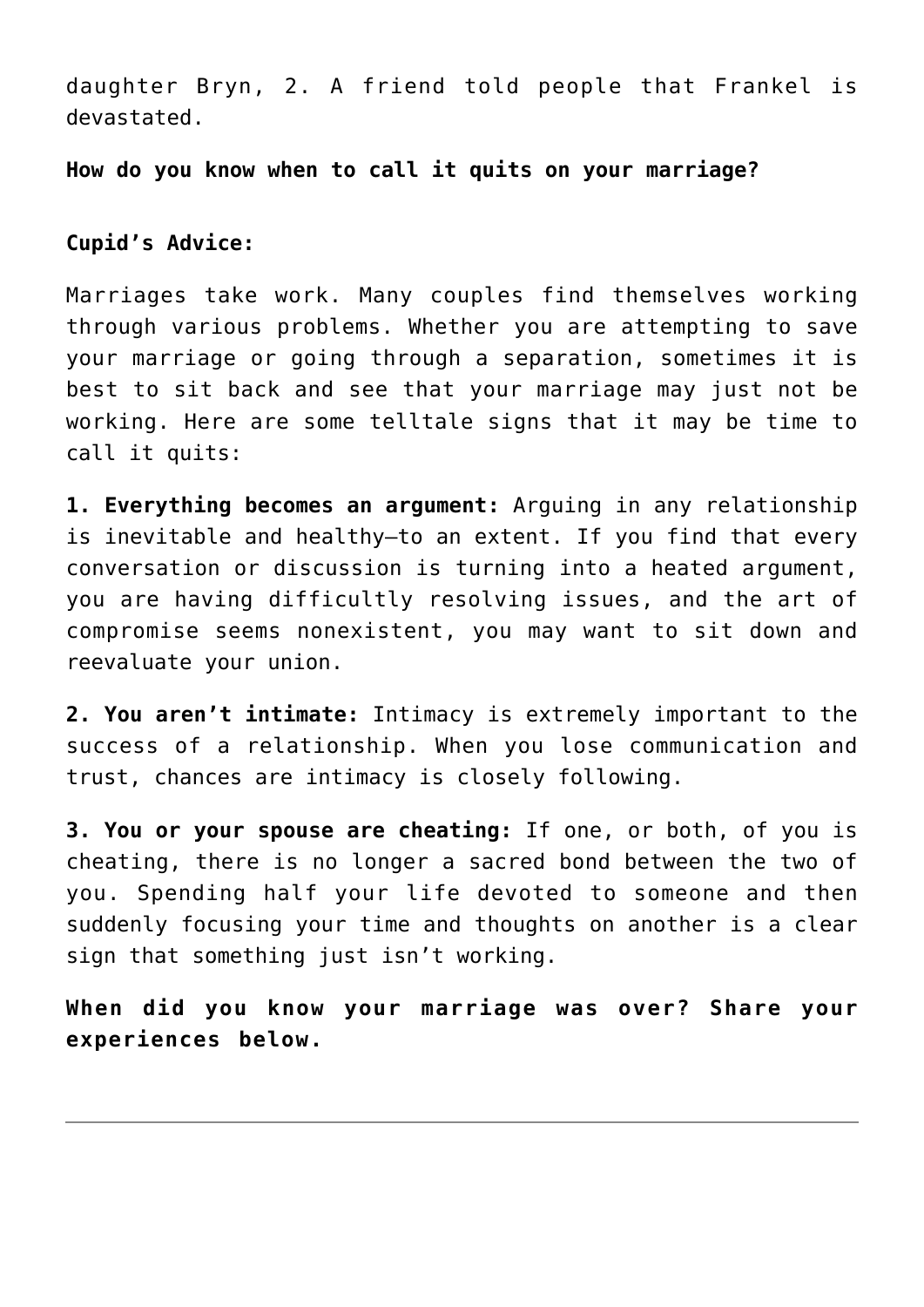### **[Jason Hoppy Sports Wedding](https://cupidspulse.com/43249/jason-hoppy-wedding-ring-post-split/) [Ring Post-Split](https://cupidspulse.com/43249/jason-hoppy-wedding-ring-post-split/)**

#### $\mathbf x$

 $B$ y Nic Baird

Four days after his wife Bethenny Frankel announced their seperation after a two year relationship, Jason Hoppy is still wearing his weading band, according to *[UsMagazine.com](http://www.usmagazine.com/celebrity-news/news/jason-hoppy-wears-wedding-ring-post-bethenny-frankel-split-picture-20122712)*. Hoppy sat alone in an NYC cafe on Thursday as he sipped a hot beverage while talking on his cell phone. TV personality Grankel said: "We have love and respect for one another and will continue to amicably co-parent our daughter who is and will always remain our first priority." Frankel will host the upcoming talk show *Bethenny*.

**What are three first steps toward closure after a split??**

### **Cupid's Advice:**

There is a sense of loss that's unavoidable at the end of a relationship. Don't let this sinking feeling cripple you. It's time to move past the agonies of the present and look optimistically to the future. Here's how:

**1. Accept it:** It's supposed to be hard to sever an emotional connection that was so important to you. If you saw this person as your partner, and now they can't fill that role, trying to figure out a new dynamic or identity is useless and painful. Stop picturing a future with someone who's not there.

**2. Be your best:** Be the person you want to be. Don't question your sense of worth. Fill your life with positive energy, like sports, exercise, art, music, new skills, new projects, new friends, old friends, and anything to take up your time. Here's your chance to do the things you've always wanted to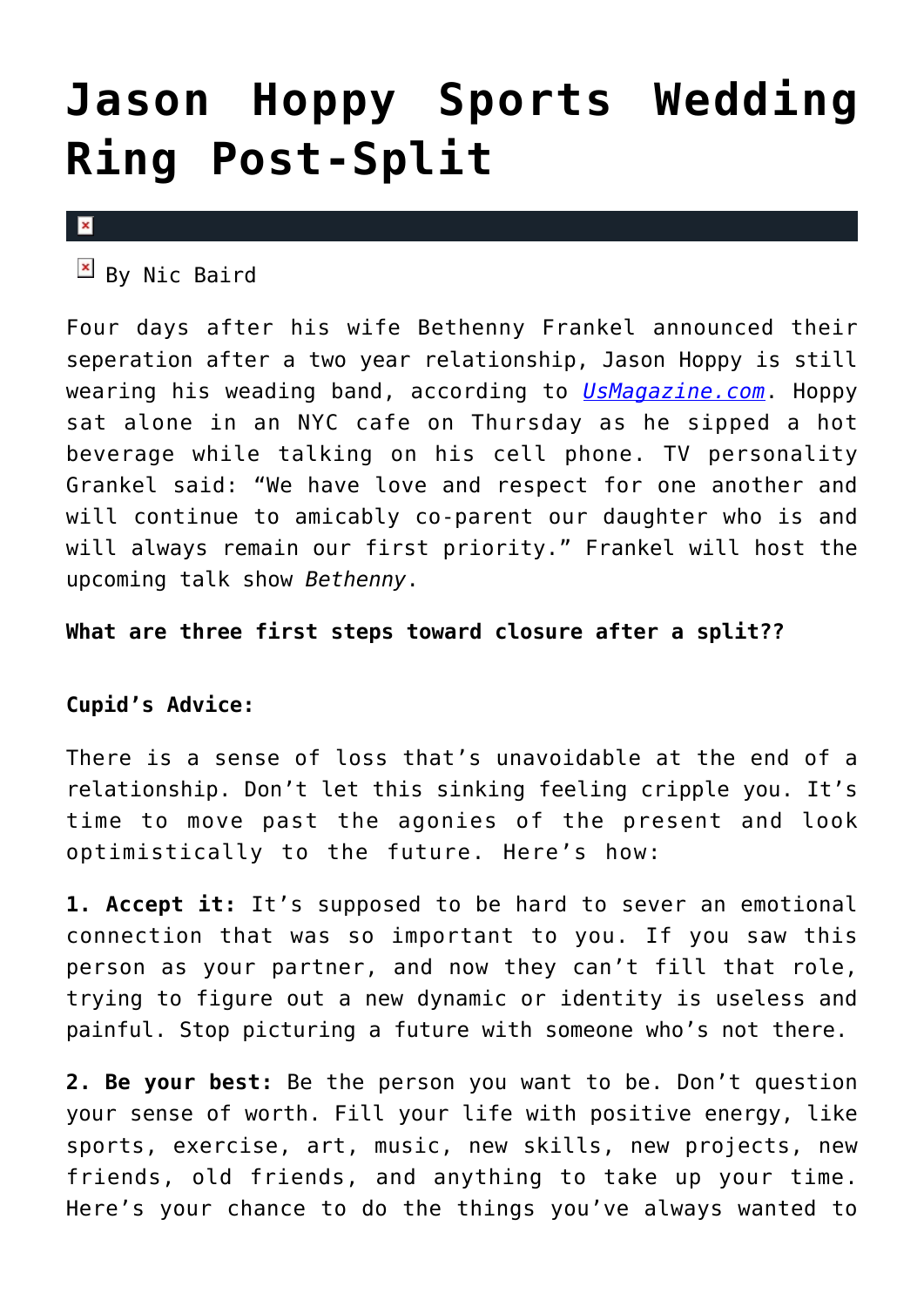do. Take action and make your plans a reality!

**3. Have hope:** You haven't lost your shot at love. There are plenty more chances at a meaningful relationship that will come along. Don't feel that you have to go looking for them, but be open to the opportunities when they areise. Rekindle old friendships, and establish your power as a single individual.

**How do you attain closure after a split? Share your experiences below!**

# **[Sources Say Bethenny Frankel](https://cupidspulse.com/42526/bethenny-frankel-unhappy-husband-jason-hoppy/) [is 'Unhappy' with Husband](https://cupidspulse.com/42526/bethenny-frankel-unhappy-husband-jason-hoppy/) [Jason Hoppy](https://cupidspulse.com/42526/bethenny-frankel-unhappy-husband-jason-hoppy/)**

#### $\mathbf{x}$

 $\boxed{\times}$  By Jennifer Ross

Sources confirm, Bethenny Frankel is not happy with husband Jason Hoppy. On the third season of Bravo's *Bethenny Ever After*, the theme seems to be a whole lot of fighting. Now, sources tell *[UsMagazine.com](http://www.usmagazine.com/celebrity-news/news/bethenny-frankel-unhappy-with-husband-jason-hoppy-20121212)*, things are much worse. "Things have gotten even more strained in recent months. They're fighting a lot." With the feuds escalating to what they are, the self-made mogul, 42, and businessman Hoppy are spending more and more time apart. Recently, Hoppy spent the day golfing while Frankel hosted her Skinnygirl's Christmas party. Also, Frankel escaped in late November to a girls' getaway, therefore, excluding Hoppy, 41. What's a major reason for all the arguments? A source says it's the differences in career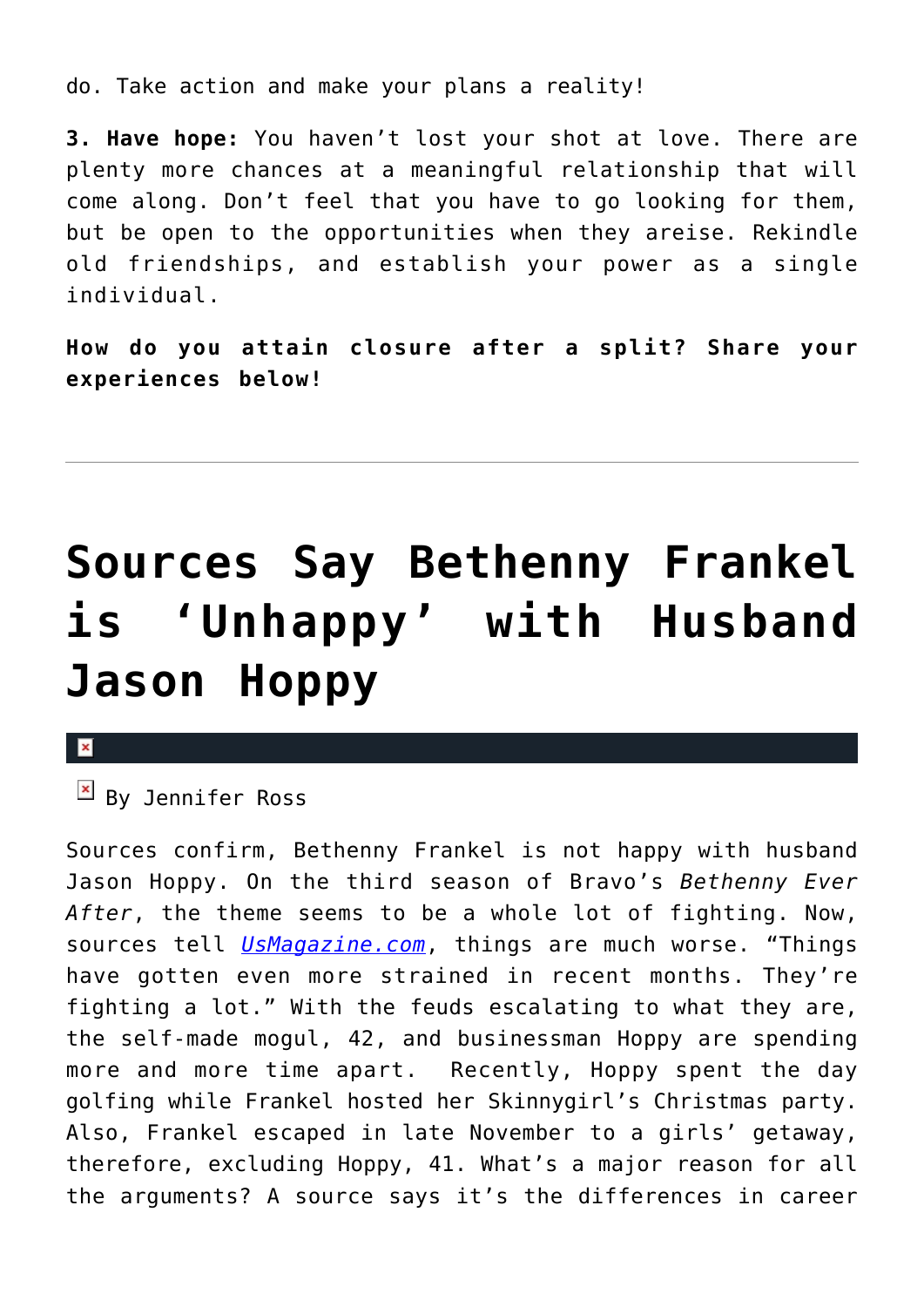ambition. Bethenny is said to be "very focused" while Hoppy is "not driven." But don't count these two broken up yet; Frankel still "wants to make it work. "

#### **How do you know when to call it quits in your marriage?**

#### **Cupid's Advice:**

There can be many reasons why a marriage breaks down and falls apart. Sometimes, couples may run to divorce too quickly, following impulsiveness due to heated discussions. Other times, the slow build-up of breaking each other down will lead you to the same path. Whether you crawl or run towards divorce, understand if it's time to pull the plug with these few clues:

**1. You have tried it all:** You and your spouse have tried the marriage counseling, the relationship nurturing retreats and the heart-to-heart communication. Even still, the relationship has not gotten any better. On the contrary, it only leads you further away from each other. Listen to yourselves; it's time to go separate ways.

**2. Abuse:** If you are ever suffering from emotional, physical or even financial abuse from your spouse, this is a strong sign to end your marriage. It is one thing to disagree with personal matters in the relationship. However, no person EVER deserves to be abused. The best advice is — get professional help.

**3. Exit planning:** Once you or your partner begins researching and preparing for separation, it is safe to say that the end to your marriage is beginning. It's one thing to think about how to legally get out of your relationship. However, taking action is clear indication that you or your mate has thought about divorce long enough to want it more than reconciling.

**What reason led to know it was time to end your marriage?**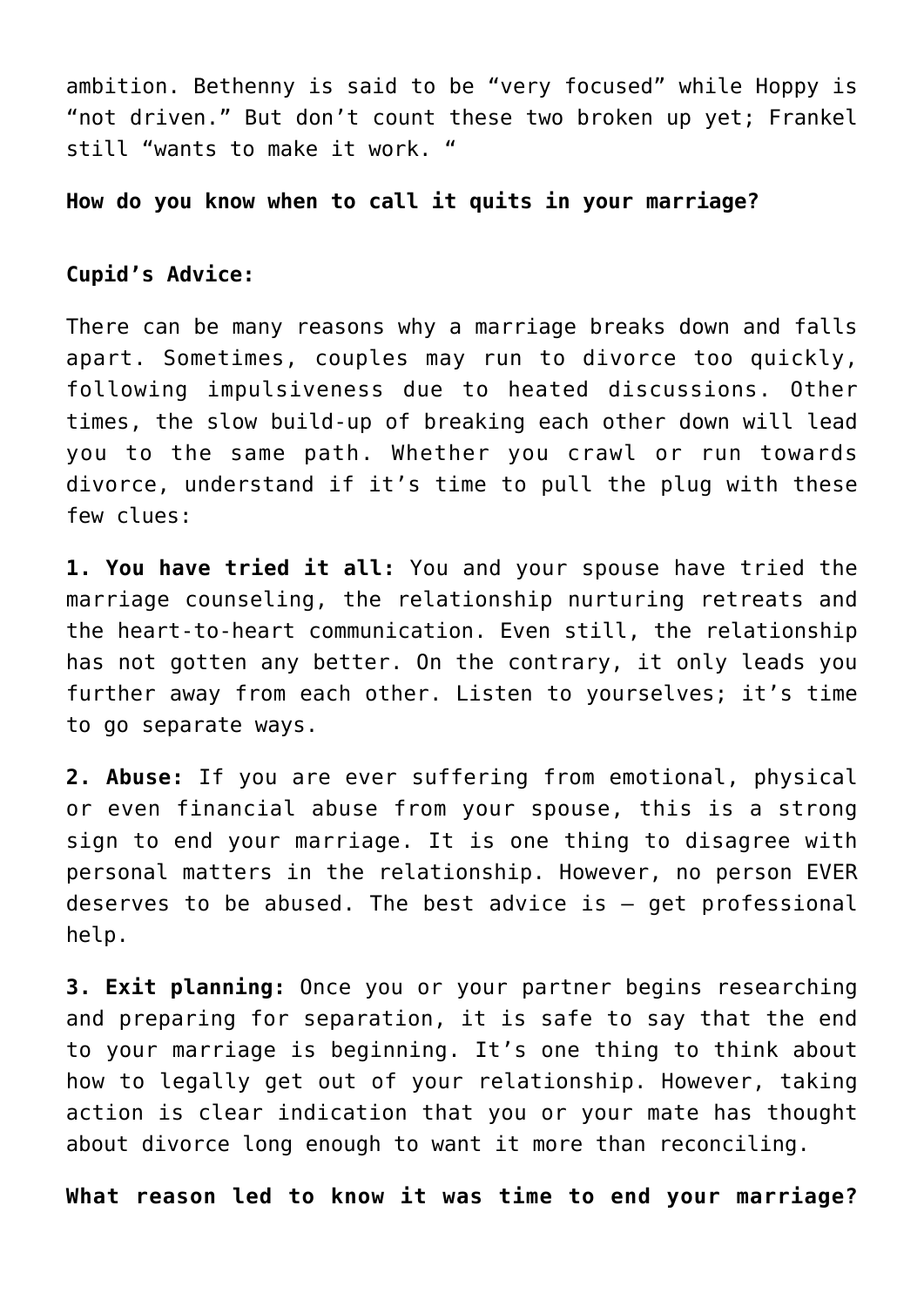# **[Celebrity Couples Who Are](https://cupidspulse.com/33873/celebrity-couples-who-are-better-off-single/) [Better Off Single](https://cupidspulse.com/33873/celebrity-couples-who-are-better-off-single/)**

#### $\pmb{\times}$

 $\boxed{\times}$  By Nisha Ramirez

It's hard to be in the spotlight 24/7, but celebrity relationships can make that even harder. Famous people are known for pairing up with other stars for publicity or because of their poor judgment, but neither ensures success. Whether they find each other before they make it big or start out their relationships at the top of their careers, it seems like celebrity relationships always end badly. It's no surprise that many celebs often seem on the verge of a breakup, and the following celebrities are some of the many who seem better off single:

**Related Link:** [Love in The Limelight: Why You Should Be Happy](http://cupidspulse.com/celebrity-couples-love-limelight-fame/) [You Aren't Famous](http://cupidspulse.com/celebrity-couples-love-limelight-fame/)

**1. Selena Gomez and Justin Bieber:** From the moment Selena Gomez started dating Justin Bieber, she received death threats from Bieber's many fans, indicating some serious stresses that are unique to their partnership. It's likely a sign that Hollywood's cutest couple should think about having fun apart and enjoying their youth and fame alone.

**2. Bethenny Frankel and Jason Hoppy:** Early on Bravo TV's *The Real Housewives of New York*, Bethenny Frankel and Jason Hoppy found love and success. She gave birth to their first child,